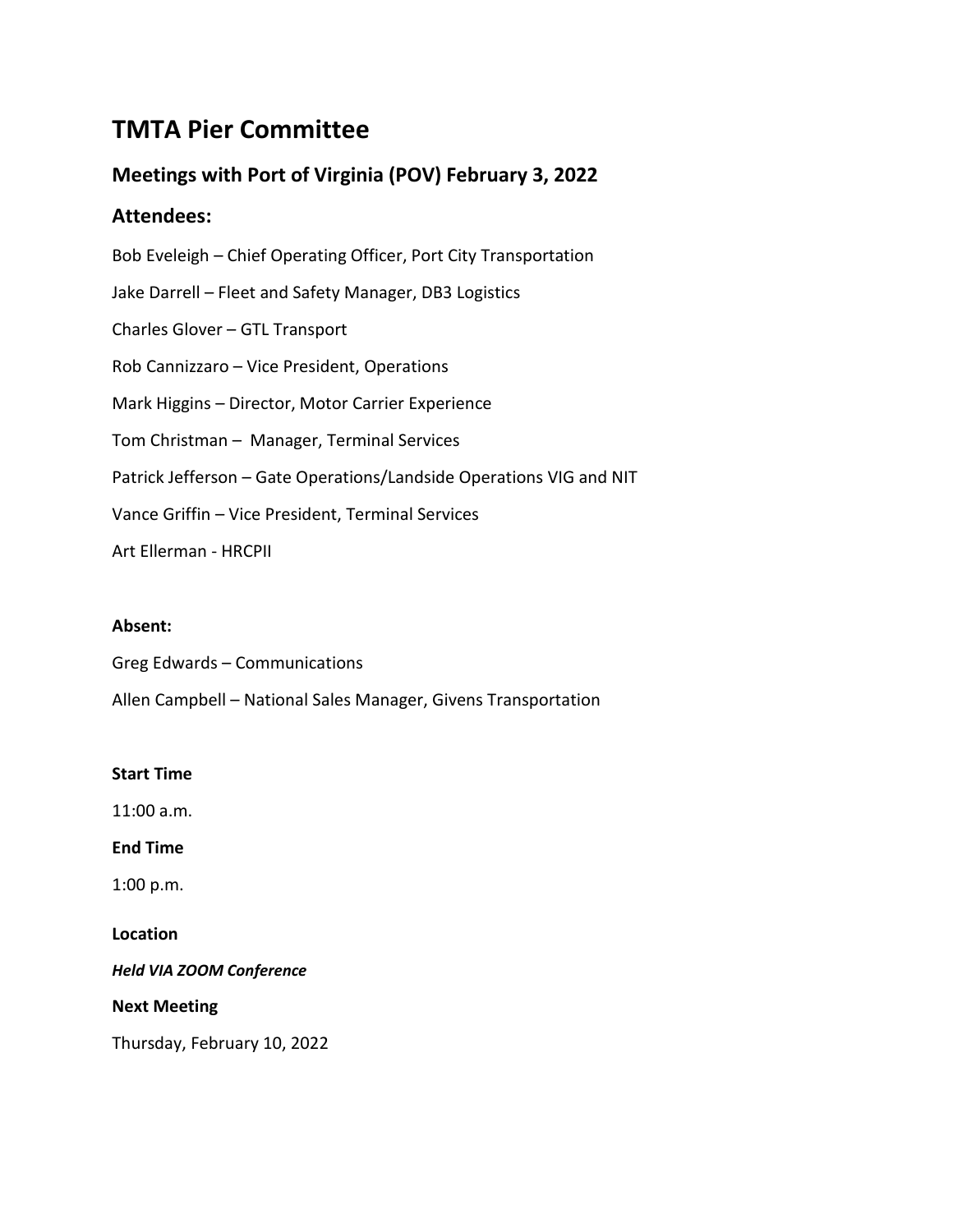# **Notes/Findings**

#### **Volumes**

January volumes were lower than expected. Imports on the water are on record levels but on time arrival is getting longer so actual arrivals may fall short.

Chinese New Year may not have much impact this year if arrivals continue on current pace.

Container dwell in the stacks remains high. Stack utilization has been high for over a month and is beginning to affect housekeeping efficiency and slow turn times. Stacks are approximately 80% full. Current dwell in the stacks for imports is above the 7 days reported last month.

Empty evacuations remain steady.

#### **Metrics**

Next meeting

#### **Port Hours to Change**

Reminded that new Saturday hours start this weekend. Only imports are handled on Saturday effective this Saturday. No exports. Please review the notification from the Port that went out on January 24, 2022.

Port is going to add hours at VIG next week but will also extend the mandatory reservation hours by the same number of hours. Due to the high load in the stacks the Port is facing excessive on terminal congestion and forced try this as a way to reduce congestion.

The Port continues to groom containers for prior day reservations each night. So, the additional mandatory hours will make prior day reservations even more important.

#### **HRCPII Traffic Flow Changing – New Map**

PPCY and PCY flow has changed effective immediately. More container storage being added. Chassis flow is different. See attached map. Changes improve capacity of the facility. Staff is in place to direct drivers to the new locations for chassis. The map follows: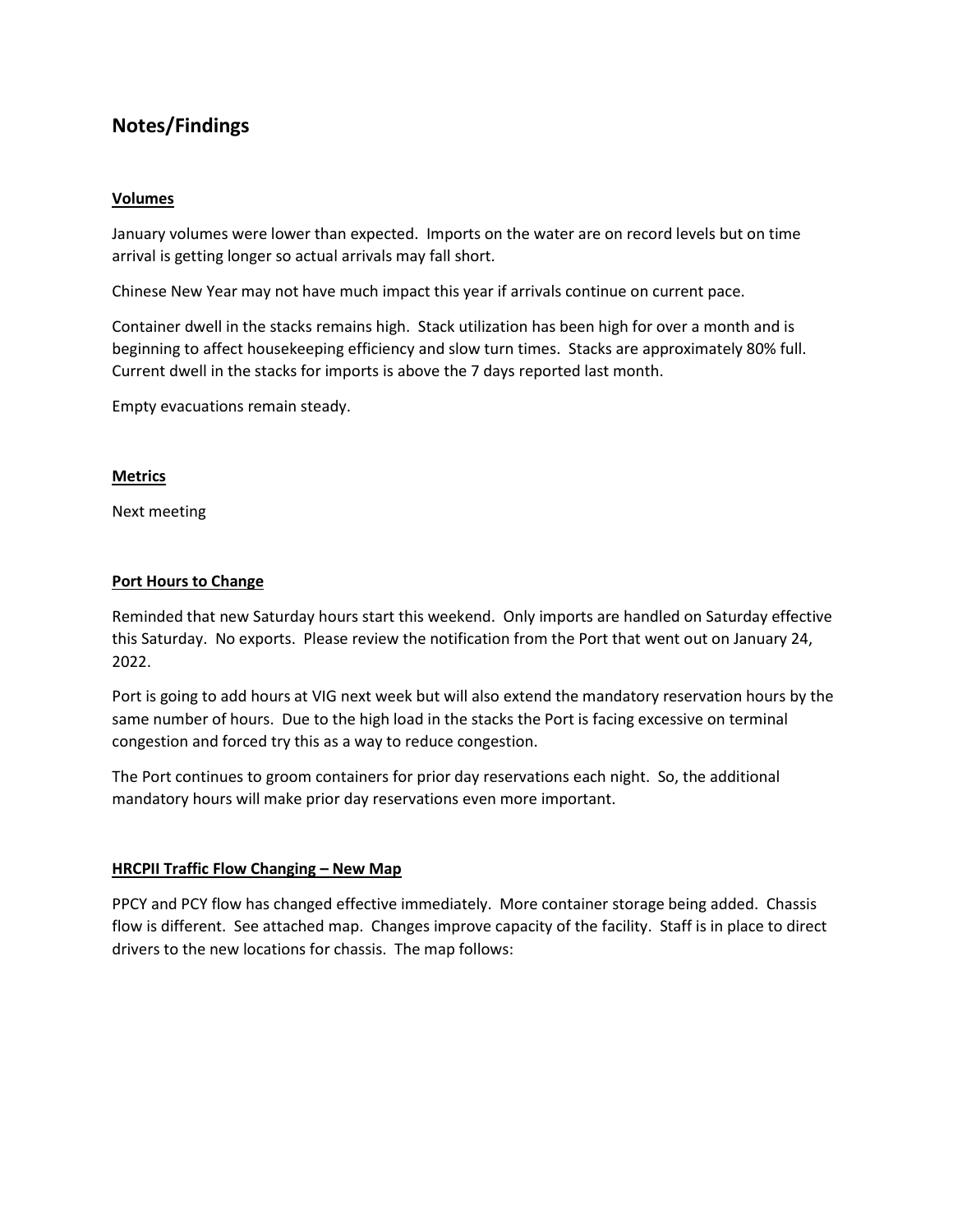

#### **Concerns with Lack of Reservations**

We expressed concerns with poor service at NIT North and lack of availability with NIT South reservations.

We also asked questions about the lack of reservations at VIG when there is no backup in the transfer zone or gate.

We reviewed the statistics and move types and covered a variety of aspects of Port performance. None of the factors we looked at indicate additional capacity is available that is not being offered. These included missed reservations, splitting the matrix, maintenance, labor cancelations and reservation types.

We will continue to look at both facilities' performance.

#### **ERD Confusion**

ERD is locked 8 days before vessel scheduled arrival at 9am with exceptions when the eighth day is a Saturday, Sunday or Holiday.

#### **Empty Reefer Turn Times Increasing/Process Changed**

Inspection process and cleaning process has changed. Electrical checks are taken care of in the stacks in advance. Reefers are on hold until the pre-trip is done on the unit.

Physical inspection takes place in the genset line. Washout decisions are made at that time. Washouts should be made without delay. Motor Carriers are asked to file a TRAC if there are delays.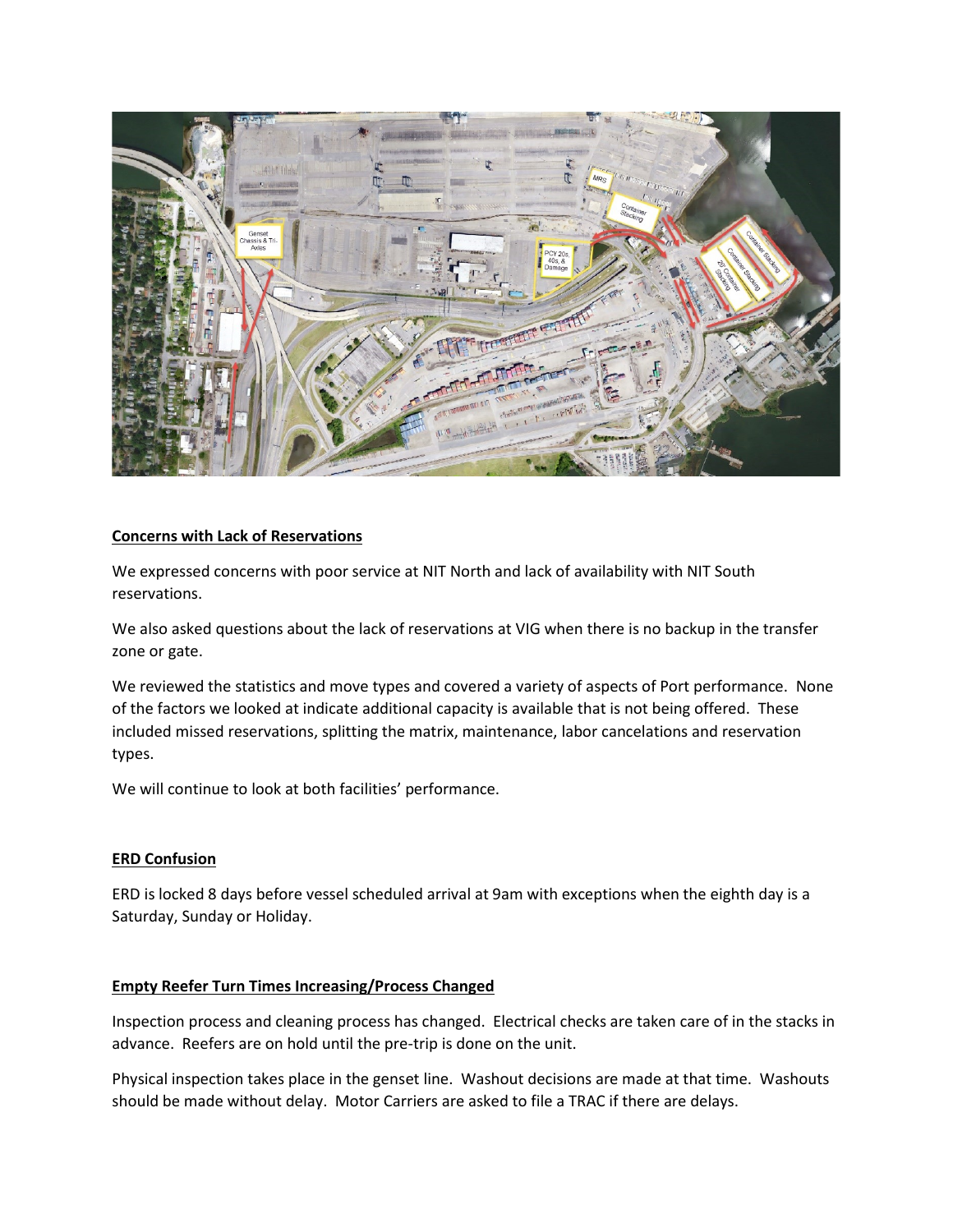MSC and Maersk allow the driver to determine if a washout is needed. Other lines are washed out automatically unless chassis are not available.

Currently, lack of chassis is making it impossible for all washouts to be done in advance. As a result, turn times for reefer are increasing.

#### **Turnaround Ticket Process - Clarification**

The driver will receive a turnaround ticket at the kiosk. When the driver is turned around they should stage in the lane (15, 16 or 17) where they are directed to queue. The driver does not need to leave the Port. The traffic pattern to follow keeps the driver in the Port and preserves the driver's position in line based on the driver's arrival time.

#### **RFID Reader not Working in Stack 25**

Motor Carrier reported problems with RFID reader in Stack 25 Lane 3.

Motor Carriers are encouraged to enter TRAC incidents for these types of items as the Port will act on them before the normal monthly maintenance checks are done.

#### **Review of Items that can be Changed on a Reservation more than 30 minutes into the Hour**

A motor carrier asked what changes can be made after 30 minutes into the hour. The answer is none.

Before the 30 minute mark, when an edit is made to the reservation the entire transaction is revalidated. The Port has identified certain circumstances where an edit pushes out a reservation date because the stack is at capacity for transactions. The Port has its software vendor working on changes that will fix the issue. Expected fix in 1 month.

In the meantime, the motor carrier should contact the Reservation Team to fix the problem manually.

The changes involved include plate changes, chassis type (owners vs pool), drop empty container number and export container number.

Motor Carriers are reminded that drivers must not enter the Portal until the edited reservation shows as validated in the system.

#### **Open Items**

#### **Over 2 hour turn times**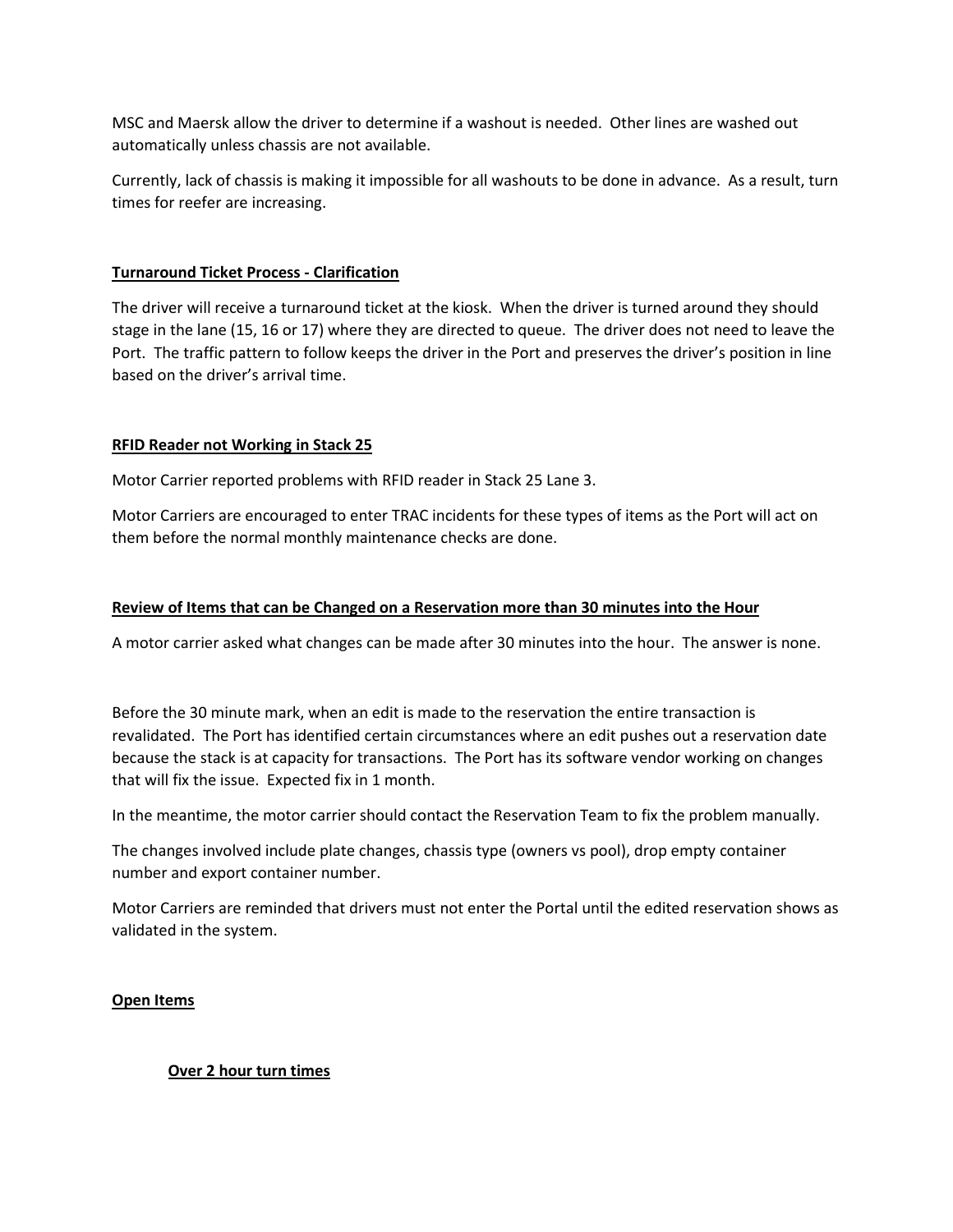2+ hour turn time issue is primarily at VIG and remain above 4%. Mandatory hour 2+ hour turns are up but not significantly. 2+ hour turn times in the nonmandatory hours are higher as motor carriers try to return empties.

Addition of one truck stack and RMGs to truck service improved the rate in the latter half of October. Neither Port nor Carriers are happy with the current rate. The Committee continues to monitor.

We discussed improving communication of delays affecting individual stacks.

#### **Driver Received Wrong Container – A Later Driver Serviced First**

Details being researched and will be covered at next meeting.

#### **Pre-arrivals**

Discuss prearrival issues commonly occurring. Motor Carriers are asked to put in TRAC report describing the prearrival issues they are encountering with line name so the Committee can discuss in better detail.

Motor carriers using generic empty reservations with no container numbers should be aware that they will not get warning messages if there is a problem with the container being returned. Some motor carriers may wish to change their process to include container number in any empty return rather than using the generic empty return feature.

Motor Carriers are asked to submit more examples of pre-arrival problems to TRAC.

#### **RFID Battery Life**

The committee inquired about useful life of the batteries in the RFID tags to allow planning for replacement of the large number of tags issued at the beginning of the ProPass system. Also inquired about a reduced cost replacement program.

#### **Chassis**

Dwell continues to increase. Update on new chassis – In addition to the 6,500 chassis already on order the Port has now ordered an additional 3,400 for delivery in 2022 to help create more availability. Port is looking to order even more chassis.

#### **Fleet File to Pre-Arrive Containers at Marine Terminals**

Motor carriers are finding that pre-arrival information is not accurate. Port is looking into the issues causing updates to become inaccurate. Some may relate to on hire/off hire transactions happening out of order. Item to be investigated more by the Port. A motor carrier has submitted a TRAC incident with further details on CMA issues.

#### **ProPass Screen Issues**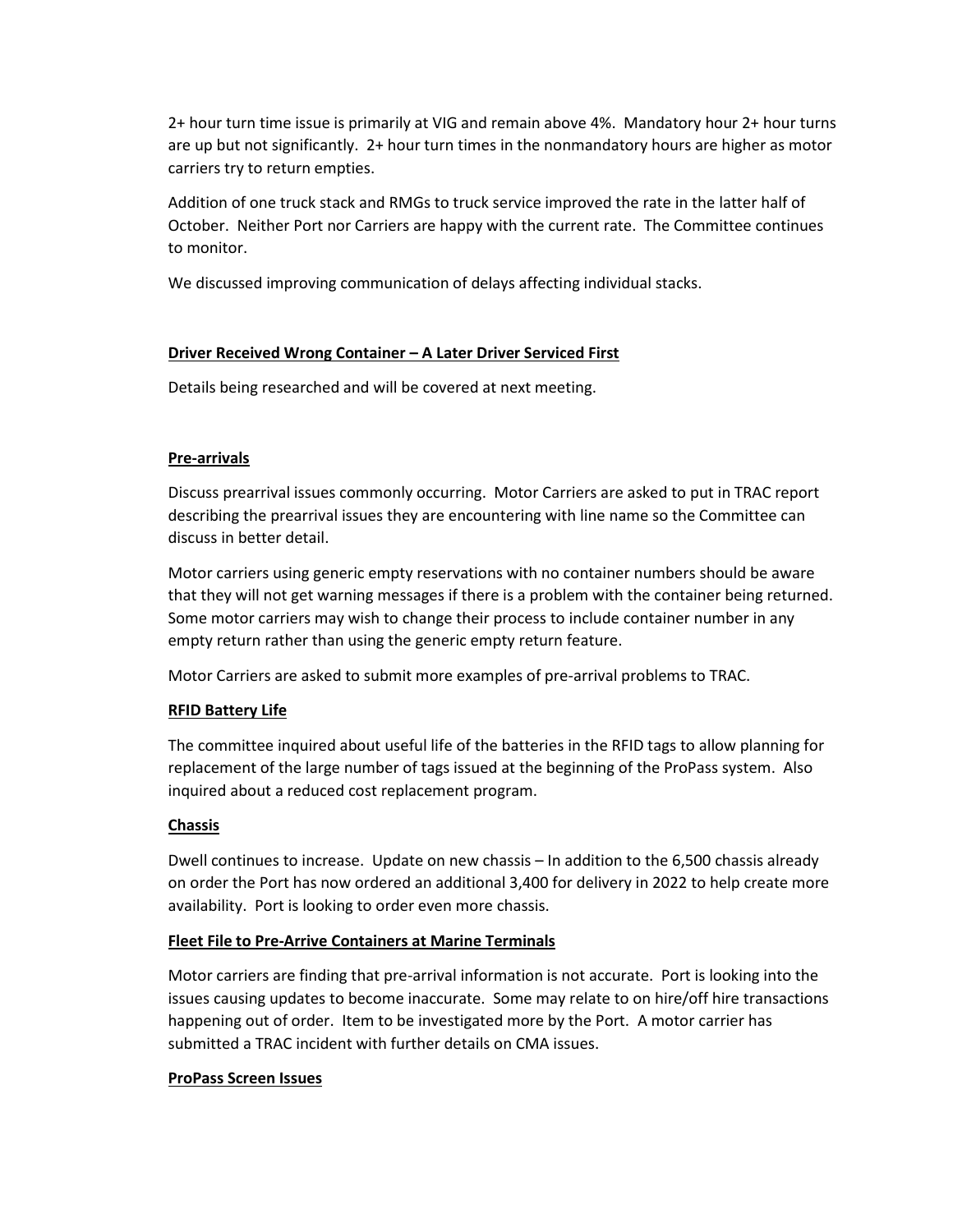A Motor Carrier has identified issues with the availability screen, scrolling, screen loading time and an inability to export to Excel.

#### **Lessons Learned from January 24 Snowstorm and Grooming Problems**

#### **TRAC Items**

Members are asked to provide their input by putting in a TRAC case. TRAC cases are used to identify topics that need to be addressed with the Port.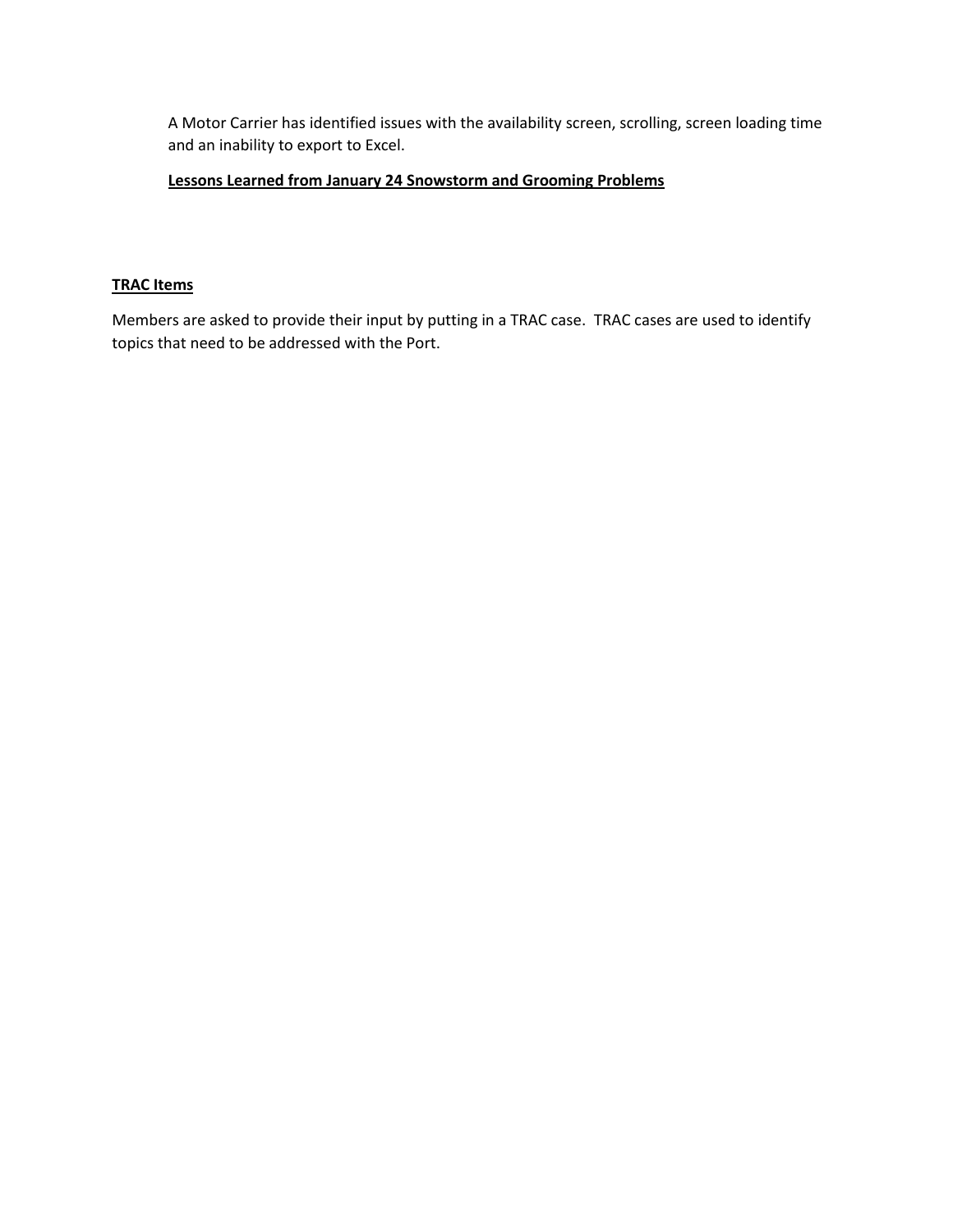

# Operations<br>Alert <sup>2</sup>

POV,

To supplement continued strong volume and increase your accessibility to the terminals, the Port of Virginia is pleased to announce that the current weekday gate hours, will be extended through February 2022, unless otherwise noted.

The current Saturday gate program, as communicated, will conclude with the gate operation on Jan. 29 and will be replaced with the following:

- **Beginning Saturday, Feb. 5 and running through Saturday, Feb. 26, Norfolk International Terminal (NIT) and Virginia International Gateway (VIG) will open at 0700 hours, with an inbound portal closure of 1600 hours**
	- o **Import pick-up transactions only, may be conducted at NIT and VIG on Saturday**
	- o Export and empty over-the-road transactions will not be accepted at both marine facilities
	- $\circ$  PRO-PASS TRS mandatory hours will be in effect from 0700 1600 hours at NIT and VIG
	- $\circ$  Reservations will be made available at 0900 hours the proceeding Friday
	- $\circ$  Prior day reservations are strongly recommended same day reservations may be made, for all Saturday import pick-up transactions
- **The Pinner's Point Container Yard (PPCY), Reefer Service Area (RSA) and the Portsmouth Chassis Yard (PCY) will open at 0700 hours, with last trucks in / last units handled at 1630 hours**
	- $\circ$  All empties, as designated by the Empty Return Matrix, posted on the previous Thursday, will be returned to the PPCY on Saturday